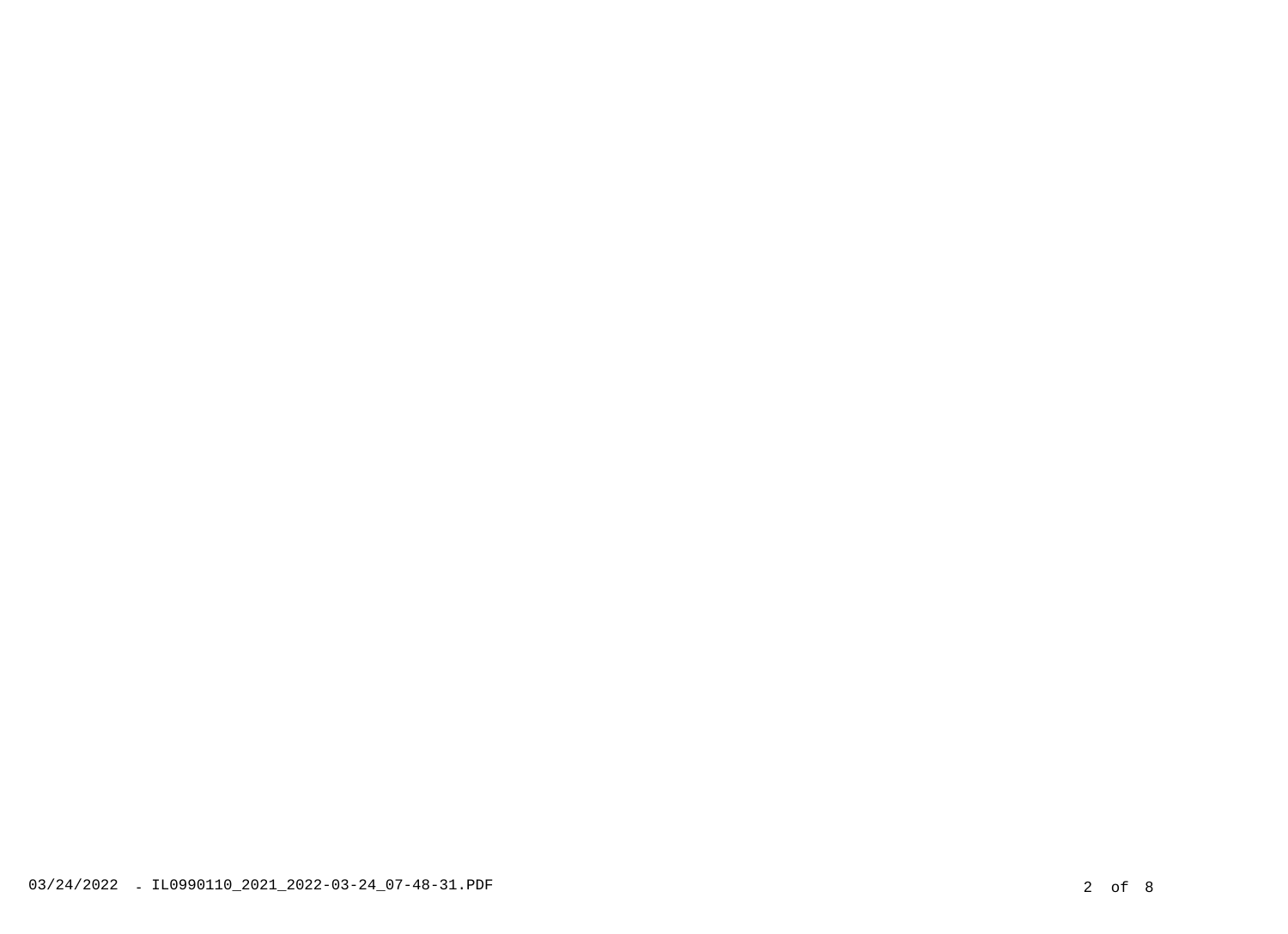#### Source Water Information

| Source Water Name | Type of Water | Report Status Location |                                   |
|-------------------|---------------|------------------------|-----------------------------------|
| WELL 6 (01167)    | ЭW            | Active                 | 2651 North 2553rd Road River Road |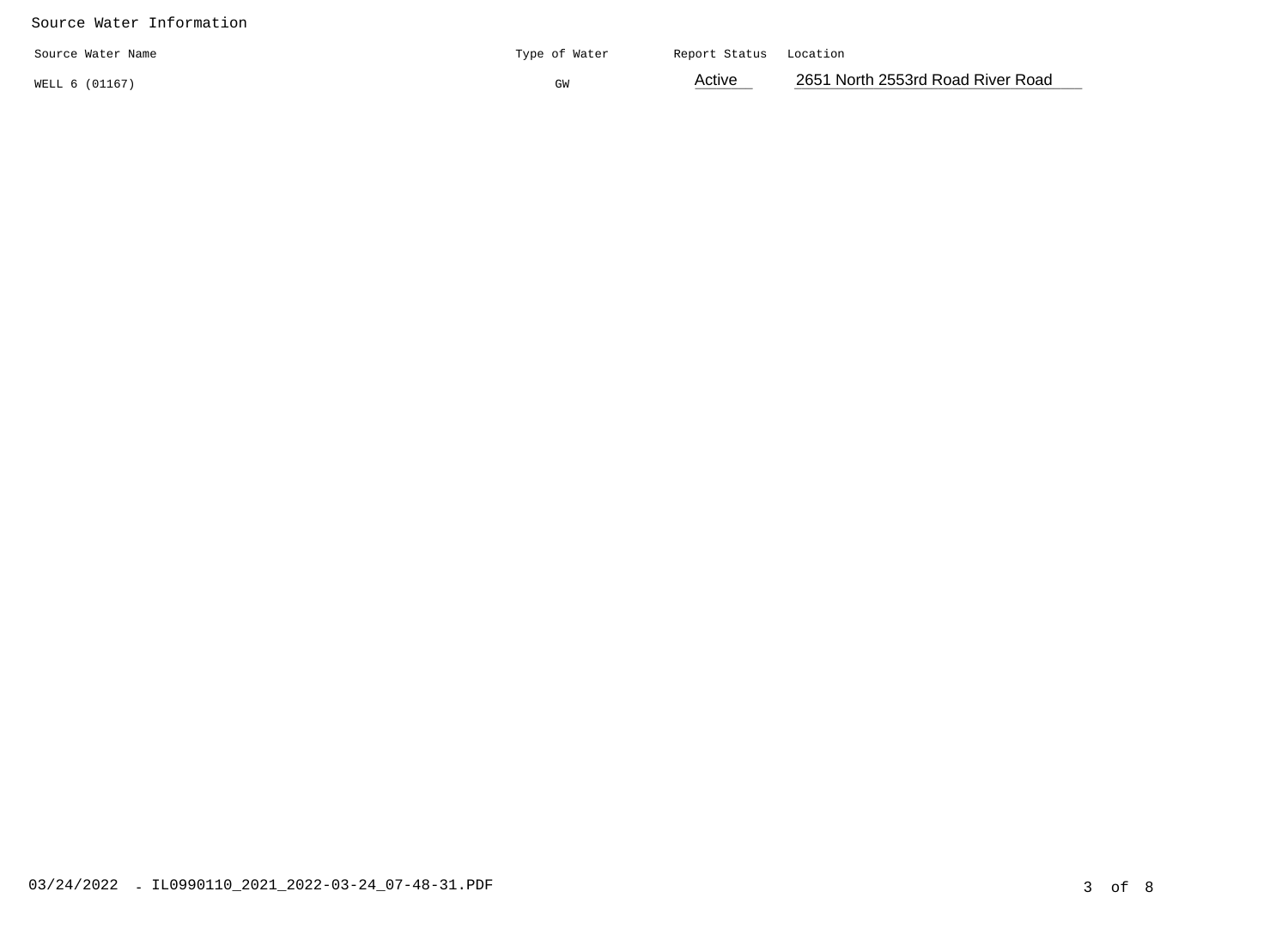#### Source Water Assessment

We want our valued customers to be informed about their water quality. If you would like to learn more, please feel welcome to attend any of our regularly scheduled meetings. The source water assessment for our supply has been completed by the Illinois EPA. If you would like a copy of this information, please stopby City Hall or call our water operator at \_\_\_\_\_\_\_\_\_\_\_\_\_\_\_\_\_\_. To view a summary version of the completed Source Water Assessments, including: Importance of815-795-4000 Source Water; Susceptibility to Contamination Determination; and documentation/recommendation of Source Water Protection Efforts, you may access the Illinois EPAwebsite at http://www.epa.state.il.us/cgi-bin/wp/swap-fact-sheets.pl.

Source of Water: MARSEILLES SOUTHBased on information obtained in a Well Site Survey conducted in 2003 by the Illinois Rural Water Association for the Illinois EPA, there are no potential sources within 1,500 feet of the well.The Illinois EPA has determined that the Marseilles South Water System Community Water Supply's source water is not susceptible to contamination. This determination is based on a number of criteria including; monitoring conducted at thewells; monitoring conducted at the entry point to the distribution system; and available hydro geologic data on the well.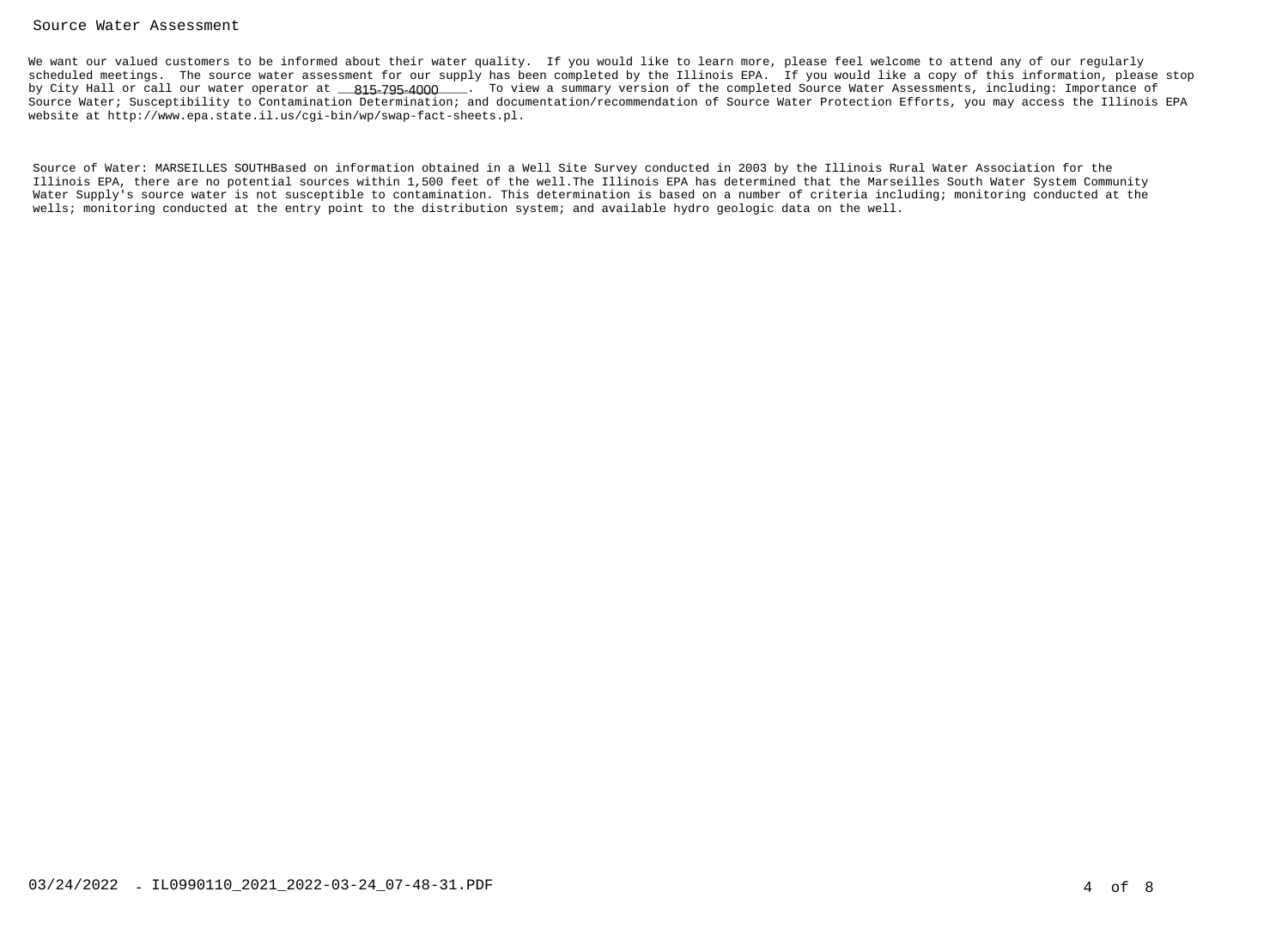#### **2021Regulated Contaminants Detected**

### **Lead and Copper**

Definitions:

 Action Level Goal (ALG): The level of a contaminant in drinking water below which there is no known or expected risk to health. ALGs allow for a margin ofsafety.

| Action Level: The concentration of a contaminant which, if exceeded, triggers treatment or other requirements which a water system must follow. |  |  |  |
|-------------------------------------------------------------------------------------------------------------------------------------------------|--|--|--|
|                                                                                                                                                 |  |  |  |

| Lead and Copper | Date Sampled | MCLG | Action Level<br>(AL) | 90th<br>Percentile | # Sites Over <br>AL | Units | Violation | Likely Source of Contamination                                                                                |
|-----------------|--------------|------|----------------------|--------------------|---------------------|-------|-----------|---------------------------------------------------------------------------------------------------------------|
| Copper          | 2021         |      |                      | 0.751              |                     | ppm   |           | Erosion of natural deposits; Leaching from<br>wood preservatives; Corrosion of household<br>plumbing systems. |
| Lead            | 2021         |      |                      | 1.28               |                     | ppb   | N         | Corrosion of household plumbing systems;<br>Erosion of natural deposits.                                      |

#### **Water Quality Test Results**

| Definitions:                                          | The following tables contain scientific terms and measures, some of which may require explanation.                                                                                                                                                                         |
|-------------------------------------------------------|----------------------------------------------------------------------------------------------------------------------------------------------------------------------------------------------------------------------------------------------------------------------------|
| Avq:                                                  | Regulatory compliance with some MCLs are based on running annual average of monthly samples.                                                                                                                                                                               |
| Level 1 Assessment:                                   | A Level 1 assessment is a study of the water system to identify potential problems and determine (if possible) why<br>total coliform bacteria have been found in our water system.                                                                                         |
| Level 2 Assessment:                                   | A Level 2 assessment is a very detailed study of the water system to identify potential problems and determine (if<br>possible) why an E. coli MCL violation has occurred and/or why total coliform bacteria have been found in our water<br>system on multiple occasions. |
| Maximum Contaminant Level or MCL:                     | The highest level of a contaminant that is allowed in drinking water. MCLs are set as close to the MCLGs as feasible<br>using the best available treatment technology.                                                                                                     |
|                                                       | Maximum Contaminant Level Goal or MCLG: The level of a contaminant in drinking water below which there is no known or expected risk to health. MCLGs allow<br>for a margin of safety.                                                                                      |
| Maximum residual disinfectant level or<br>MRDL:       | The highest level of a disinfectant allowed in drinking water. There is convincing evidence that addition of a<br>disinfectant is necessary for control of microbial contaminants.                                                                                         |
| Maximum residual disinfectant level<br>goal or MRDLG: | The level of a drinking water disinfectant below which there is no known or expected risk to health. MRDLGs do not<br>reflect the benefits of the use of disinfectants to control microbial contaminants.                                                                  |
| na:                                                   | not applicable.                                                                                                                                                                                                                                                            |
| $m$ rem:                                              | millirems per year (a measure of radiation absorbed by the body)                                                                                                                                                                                                           |
| $ppb$ :                                               | micrograms per liter or parts per billion - or one ounce in 7,350,000 gallons of water.                                                                                                                                                                                    |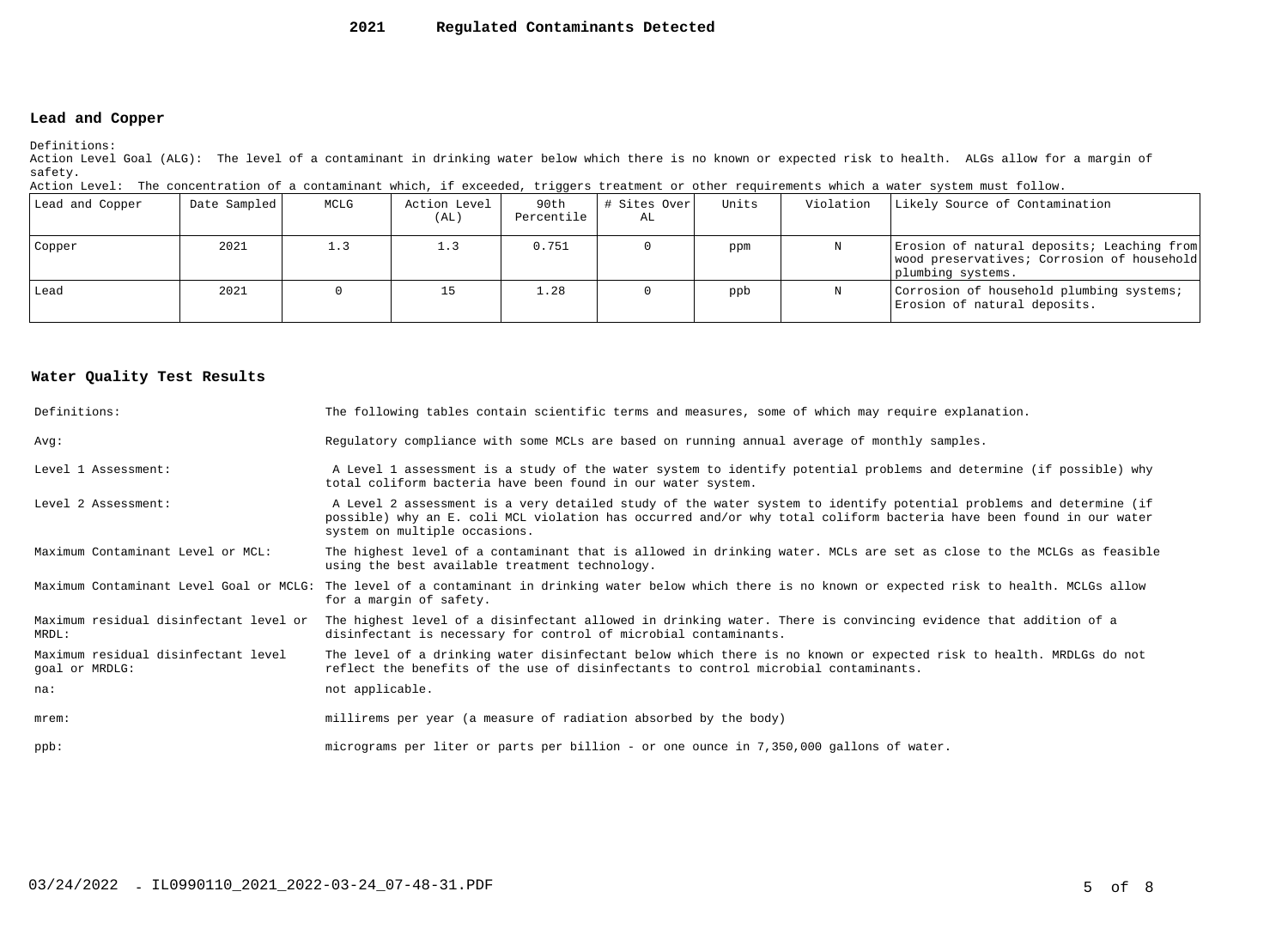## **Water Quality Test Results**

| ppm:                       | milligrams per liter or parts per million - or one ounce in 7,350 gallons of water. |  |
|----------------------------|-------------------------------------------------------------------------------------|--|
| Treatment Technique or TT: | A required process intended to reduce the level of a contaminant in drinking water. |  |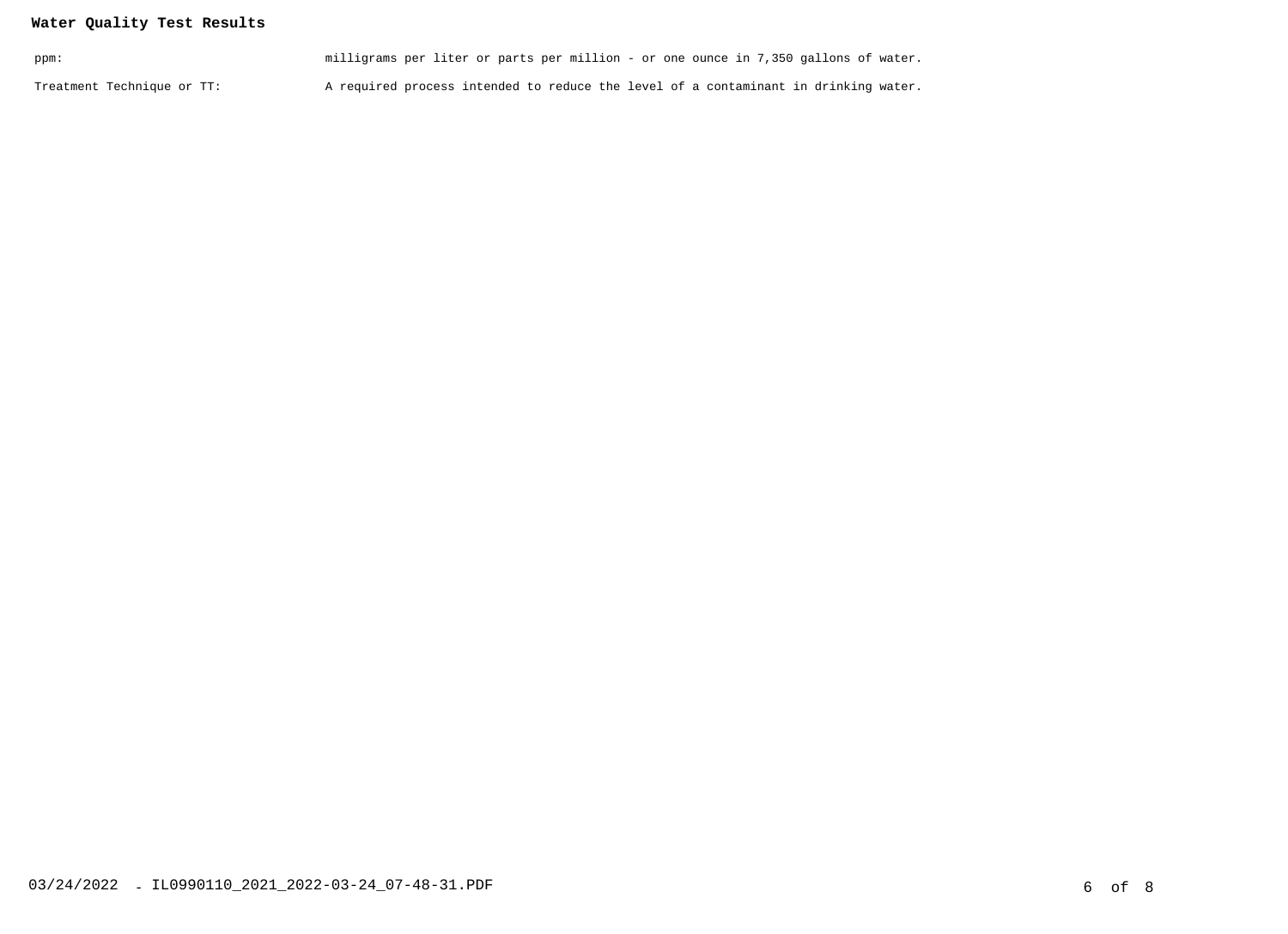#### **Regulated Contaminants**

| Disinfectants and<br>Disinfection By-<br>Products | Collection<br>Date | Highest Level<br>Detected | Range of Levels<br>Detected | <b>MCLG</b>              | MCL            | Units |             | Violation Likely Source of Contamination                                                                                         |
|---------------------------------------------------|--------------------|---------------------------|-----------------------------|--------------------------|----------------|-------|-------------|----------------------------------------------------------------------------------------------------------------------------------|
| Chlorine                                          | 12/31/2021         | 1.4                       | $0.8 - 1.6$                 | $MRDLG = 4$              | $MRDL = 4$     | ppm   | N           | Water additive used to control microbes.                                                                                         |
| Haloacetic Acids<br>(HAA5)                        | 09/08/2020         | 4.48                      | $4.48 - 4.48$               | No goal for<br>the total | 60             | ppb   | N           | By-product of drinking water disinfection.                                                                                       |
| Total Trihalomethanes<br>(TTHM)                   | 09/08/2020         | 23                        | $23 - 23$                   | No goal for<br>the total | 80             | ppb   | N           | By-product of drinking water disinfection.                                                                                       |
| Inorganic<br>Contaminants                         | Collection<br>Date | Highest Level<br>Detected | Range of Levels<br>Detected | MCLG                     | MCL            | Units | Violation   | Likely Source of Contamination                                                                                                   |
| Barium                                            | 04/22/2020         | 0.0364                    | $0.0364 - 0.0364$           | $\overline{2}$           | $\overline{a}$ | ppm   | N           | Discharge of drilling wastes; Discharge from<br>metal refineries; Erosion of natural deposits.                                   |
| Fluoride                                          | 04/22/2020         | 1.08                      | $1.08 - 1.08$               | $\overline{4}$           | 4.0            | ppm   | $_{\rm N}$  | Erosion of natural deposits; Water additive<br>which promotes strong teeth; Discharge from<br>fertilizer and aluminum factories. |
| Iron                                              | 04/22/2020         | 0.213                     | $0.213 - 0.213$             |                          | 1.0            | ppm   | $\mathbf N$ | This contaminant is not currently regulated by<br>the USEPA. However, the state regulates.<br>Erosion of natural deposits.       |
| Manganese                                         | 04/22/2020         | 6.71                      | $6.71 - 6.71$               | 150                      | 150            | ppb   | $_{\rm N}$  | This contaminant is not currently regulated by<br>the USEPA. However, the state regulates.<br>Erosion of natural deposits.       |
| Nitrate [measured as<br>Nitrogen]                 | 2021               | 0.05                      | $0.05 - 0.05$               | 10                       | 10             | ppm   | $_{\rm N}$  | Runoff from fertilizer use; Leaching from<br>septic tanks, sewage; Erosion of natural<br>deposits.                               |
| Nitrite [measured as<br>Nitrogen]                 | 2021               | 0.025                     | $0.025 - 0.025$             | $\mathbf{1}$             | $\mathbf{1}$   | ppm   | $_{\rm N}$  | Runoff from fertilizer use; Leaching from<br>septic tanks, sewage; Erosion of natural<br>deposits.                               |
| Selenium                                          | 04/22/2020         | 12.7                      | $12.7 - 12.7$               | 50                       | 50             | ppb   | N           | Discharge from petroleum and metal refineries;<br>Erosion of natural deposits; Discharge from<br>mines.                          |
| Sodium                                            | 04/22/2020         | 110                       | $110 - 110$                 |                          |                | ppm   | $\mathbf N$ | Erosion from naturally occuring deposits.<br>Used in water softener regeneration.                                                |
| Radioactive<br>Contaminants                       | Collection<br>Date | Highest Level<br>Detected | Range of Levels<br>Detected | MCLG                     | MCL            | Units | Violation   | Likely Source of Contamination                                                                                                   |
| Combined Radium<br>226/228                        | 2021               | 4.44                      | $4.44 - 4.44$               | $\Omega$                 | 5 <sup>1</sup> | pC1/L | $_{\rm N}$  | Erosion of natural deposits.                                                                                                     |